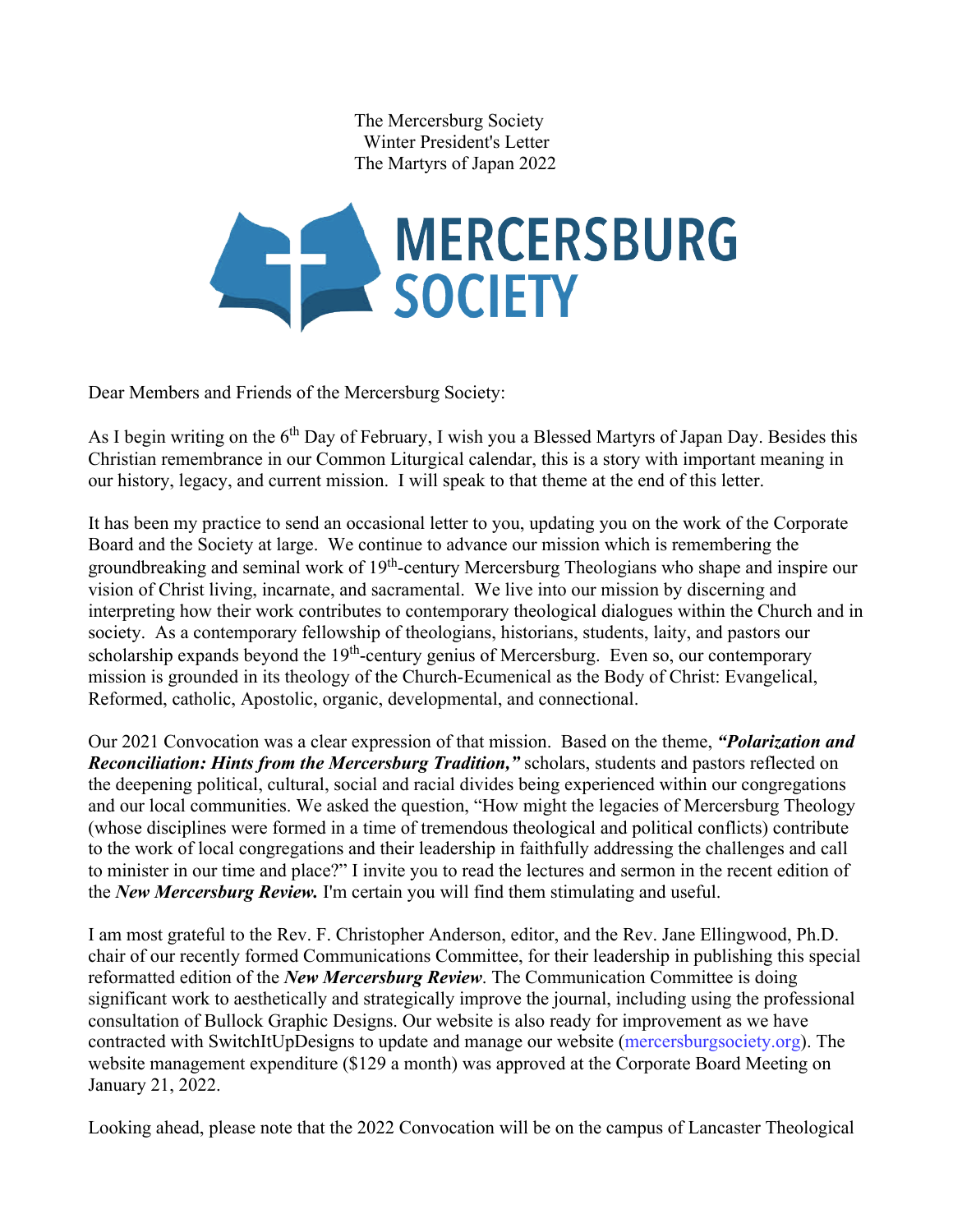Seminary, May 23 & 24. This year our convocation will be co-sponsored by Lancaster Theological Seminary, Moravian Theological Seminary, and the Society. Both seminaries have worked generously and enthusiastically with our Planning Committee, reflecting this year's convocation theme: *"Moravian and Mercersburg Traditions: Can These Two Walk Together?"* Tantalizing, isn't it?

In this time of significant transition for Lancaster and Moravian Seminaries, we believe that Mercersburg can contribute to the theological, spiritual, and worship traditions of both schools, even as a new experience of theological education and collaboration is being strategically discerned by the merged institution's leadership. Recently our own Rev. Dr. Martha Kriebel preached a wonderfully informative and inspiring sermon on the riches of Moravian traditions and the gifts they offer us. I highly recommend her insights to the society and the seminaries as we discern the "new thing" God is doing. You will find it on the Mercersburg website (mercersburgsociety.org) soon.

I also wish to share with you the elected officers for 2022:

President: Nathan D. Baxter Secretary: Anne Thayer Treasurer & Membership Secretary: Tom Busteed Program Chair: Randall Zachman Editor of NMR: Chris Anderson At Large Members: John Cedarleaf, Jocelyn McKeon, Chris Rankin

Committee Chairs were also appointed by the Board at their January 21<sup>st</sup> meeting: Racial Justice: TBD Communications: Jane Ellingwood

I am certain you will join me in thanking Tom Lush for his long years of faithful service to the Society as our Treasurer. The transition between Tom Lush and Tom Busteed (affectionately known in Patristic terms as "Tom the Elder" and "Tom the Younger") is now complete.

**Now a word about why the ecumenical commemoration of The Martyrs of Japan is important to our life and mission.** (I am grateful to Carol Lytch, Deborah Clemens, Peter Schmiechen, and Anne Thayer for their assistance in this section).

A missionary spirit and a sense of the Church as a global body are part of Lancaster Seminary's Mercersburg heritage. From my time as a student at Lancaster, I remember faculty who brought that missionary vision and challenge to our studies. I feel privileged to have studied as a seminarian with Dr. Alfred C. Bartholomew pastored and taught in the Philippines, Japan, Hong Kong, India, Greece, Ghana, and Honduras; Dr. Lee Gable, who led student trips to Rome, India, and Japan; and, John B. Noss, a scholar of the Church and religions in Asia. Professor Noss was one of the giants of interreligious scholarship, with such notable publications as Living Religions, Man's Religions (4 printings) and History of Religion, which had 9 printings and multiple language translations. Professor Noss used to say about interfaith dialogue, "How can one truly understand one's own faith if one does not understand the religion of others?" These teachers also stressed the sacrifices that Christians in other cultures made for living and sharing their faith, particularly in Japan. The Martyrs of Japan are a prime example of such sacrifice when in the  $17<sup>th</sup>$  century hundreds of thousands were killed. But in 1865, it was discovered that seven successive generations had survived as an underground church.

In 1879 Rev. Ambrose and Hattie Gring, Reformed Church missionaries, went to Japan inspired by their Mercersburg theology. There is a window in Santee Chapel commemorating our historic ties to the missions in Japan that began with them. From the seeds of their work came other missionaries. In